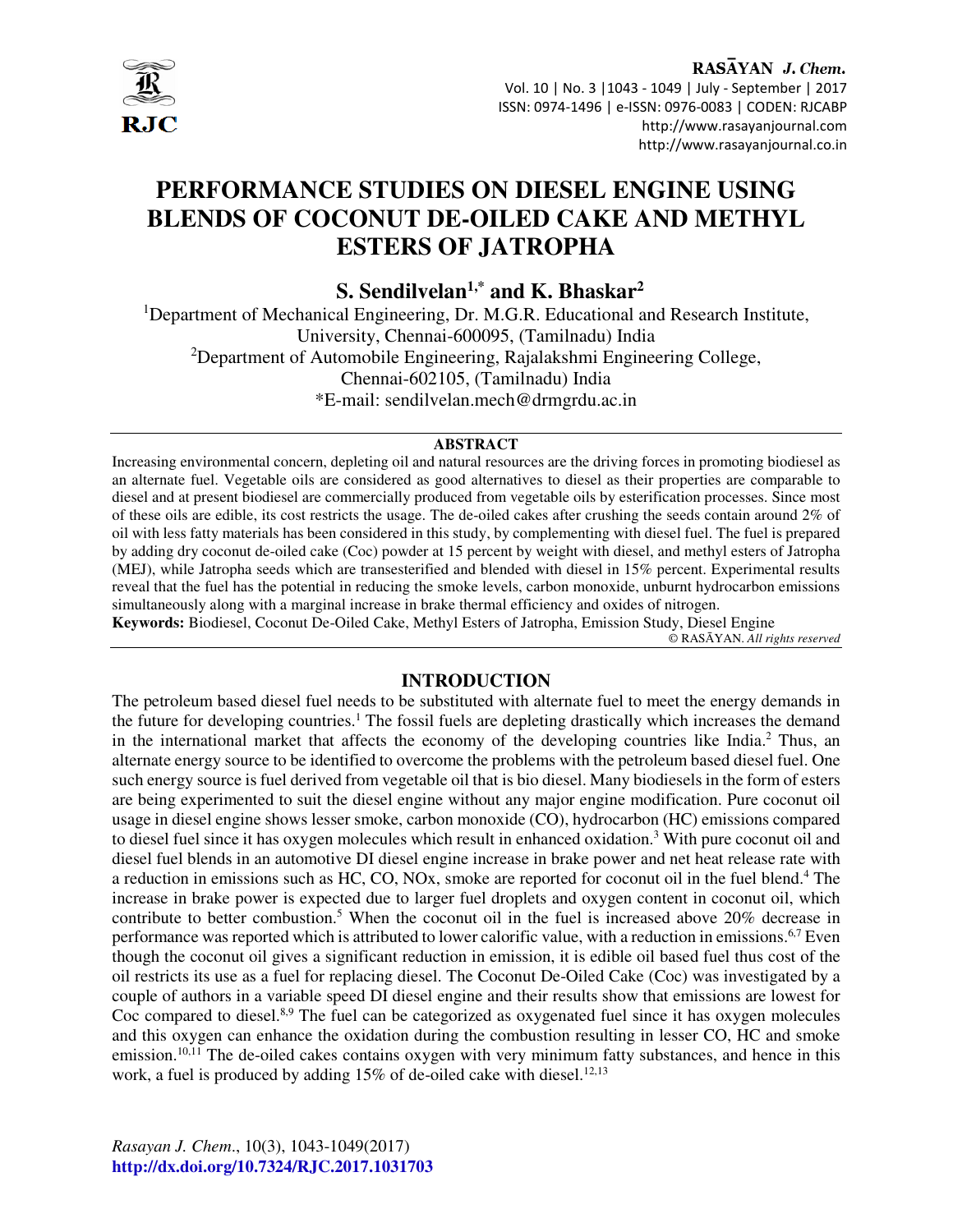#### RASAYAN J. Chem.

Vol. 10 | No. 3 |1043 - 1049 | July - September | 2017

Biodiesel derived from the trans-esterification of fats and oils is a possible fuel for diesel engines, Methyl Esters of Jatropha (MEJ) is derived through transesterification process.<sup>14,15</sup> Properties of this fuel are comparable to that of diesel and can be used directly to run the existing diesel engines or as a blend with crude oil diesel.<sup>16</sup> Biodiesel is renewable, biodegradable and non-toxic, with diesel it increases fuel lubricity and operates in compression ignition engines with little or no modification<sup>17</sup>. In the present work, nonedible coconut de oiled cake and the methyl ester of Jatropha blends with diesel were compared for the performance and emission characteristics. Experimental investigations have been carried out to examine performance and emissions of 15% MEJ blend and 15% de-oiled coconut cake blends with diesel in comparison to sole diesel fuel.

# **EXPERIMENTAL**

The major problems in the direct use of vegetable oil as fuel in the diesel engine are fuel filter plugging, choking of injector nozzles, sticking of piston rings and crankcase oil dilution. The kinematic viscosity of the vegetable oil is generally higher than diesel fuel and can be brought down by various techniques such as preheating, blending, emulsification and transesterification. The de-oiled cake of edible and non-edible oils is now used as cattle feed and manure which is a good oxidizer having less fat and will be dissolved in diesel up to some extent. The de oiled cake was dried and pulverized and the fuel was prepared by adding a known amount of pulverized de oiled cake with a known amount of diesel and the blend can settle for 5 to 7 days to get a completely dissolved blend. The sediments are filtered and the fuel is used in a diesel engine without any engine modification. The properties of the diesel fuel, coconut oil, coconut oil blends and Coc blends were measured and given in Table-1 and 2.

| Properties                                  | <b>Diesel</b> | Limits as per<br>IS 15607-2005<br>ASTM D6751 | Coconut De-<br>Oiled Cake<br>Blend $(15\%)$ | <b>MEJ Blend</b><br>(15%) |
|---------------------------------------------|---------------|----------------------------------------------|---------------------------------------------|---------------------------|
| Kinematic Viscosity at $40^{\circ}$ C (cSt) | 3.366         | $1.9 - 6.0$                                  | 4.2                                         | 4.5                       |
| Calorific value $(kJ/Kg)$                   | 42,000        |                                              | 40,055                                      | 39,640                    |
| Density $(kg/m^3)$                          | 830           | 860-900                                      | 872                                         | 882                       |
| Calculated Cetane Index                     | 50            |                                              | 53                                          | 54                        |
| Flash Point $(^{\circ}C)$                   | 54            | $120 \text{ min}$                            | 154                                         | 160                       |

Table-1: Properties of Coconut De-Oiled Cake (Coc) Blends

The experiment was conducted on Kirloskar, four strokes, single cylinder, air cooled diesel engine. The rated power of the engine was 5.2 kW at 1500 rpm. The engine was operated at a constant speed of 1500 rpm and standard injection pressure of 200 bar pressure. Experiments were conducted with different blends of diesel with coconut de-oiled cake powder (Coc) and Methyl Esters of Jatropha (MEJ) ranging from 15% by weight to sole fuel. Readings were taken, when the engine was operated at a constant speed of 1500 rpm for all loads. The performance of the engine was evaluated in terms of brake thermal efficiency, specific fuel consumption from the above parameters. The combustion characteristics like cylinder pressure and heat release rate were noted for different blends.

Table-2: Comparison of the Fatty Acid Composition (wt %) of Coconut De-Oiled Cake (Coc) and Methyl Esters of Jatropha (MEJ)

| Types of Fatty Acids | <b>Chemical Structure</b> | Type | <b>MEJ</b> | Coc   |
|----------------------|---------------------------|------|------------|-------|
| Palmitic Acid        | C <sub>16:0</sub>         |      | 15.30      | 12.6  |
| Stearic Acid         | C18:0                     |      | 9.60       | 3.99  |
| Oleic Acid           | C18:1                     | US   | 40.60      | 10.54 |
| Linoleic Acid        | C18:2                     | US   | 33.40      | 2.58  |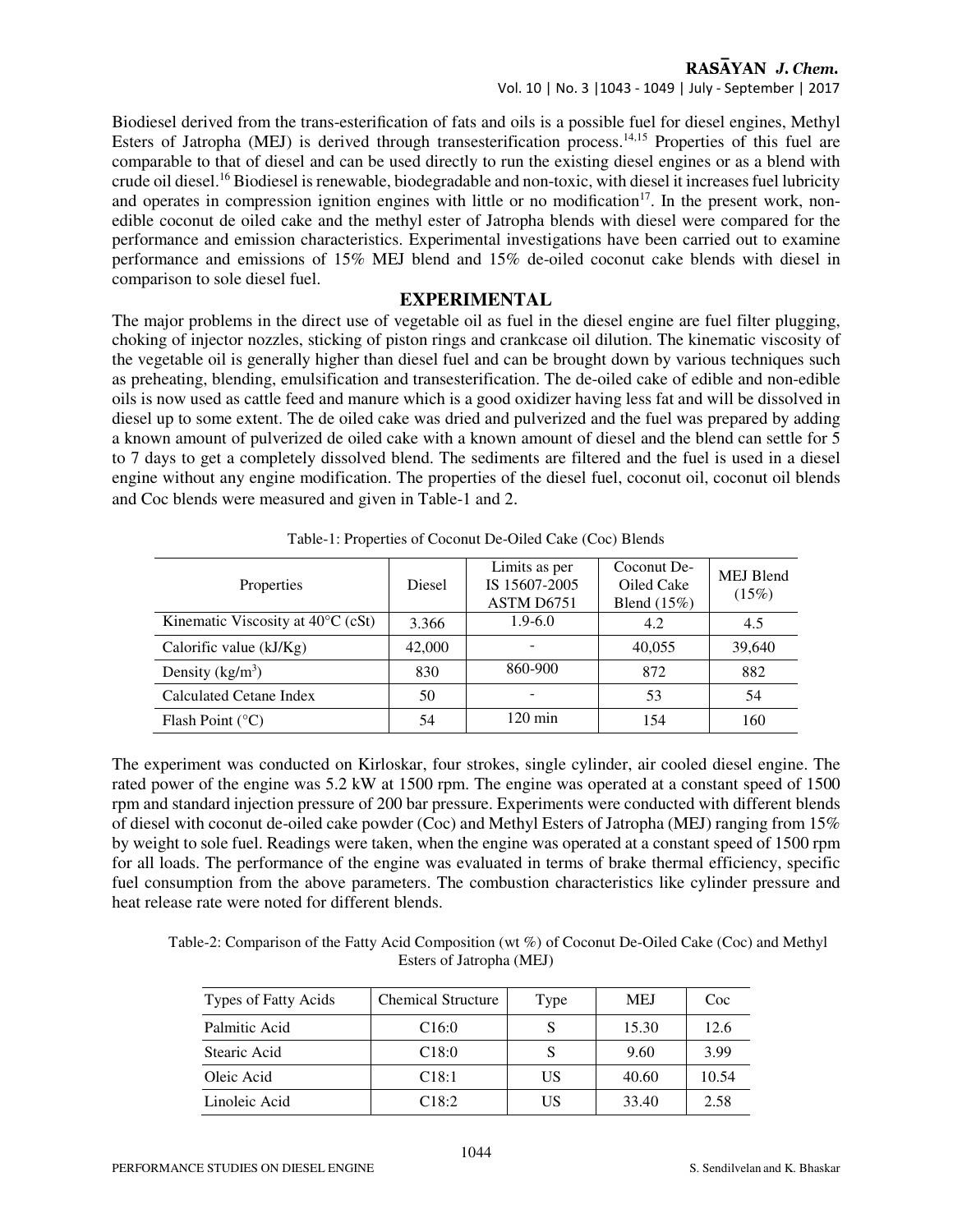| Linolenic Acid                         | C18:3     | US | 0.30  | 0.01  |
|----------------------------------------|-----------|----|-------|-------|
| Arachidic Acid                         | C20:0     |    |       | 0.2   |
| Saturated Fatty Acids (S)              | $C14-C18$ |    | 25.60 | 86.75 |
| <b>Unsaturated Fatty Acids</b><br>(US) | C18:1,2,3 |    | 74.30 | 13.25 |

#### RASAYAN J. Chem. Vol. 10 | No. 3 |1043 - 1049 | July - September | 2017

# **RESULTS AND DISCUSSION**

#### **Carbon monoxide emissions**

Figure-1 shows that the variation of Carbon monoxide (CO) emission with the load. Formation of CO is due to insufficiency oxygen and time in the combustion chamber during the combustion process. In general, the CO emissions are low for diesel engines as they operated with lean mixtures.





It is observed that both 15% MEJ and 15% Coc blends show lower CO compared to diesel at all the loads. The CO emission varies from 19.64 g/kWh at 25% of load to 13.47 g/kWh for 15% MEJ blends at full load while 15% Coc CO emission varies from 21.3 g/kWh to 13.8 g/kWh. Diesel fuel shows higher CO emission which varies from 23.04 g/kWh at 25% of load to 16.87 g/kWh at full load. Due to the intrinsic oxygen content in MEJ and Coc, the oxygen available for oxidation of CO is more compared to diesel which results in reduced CO emission.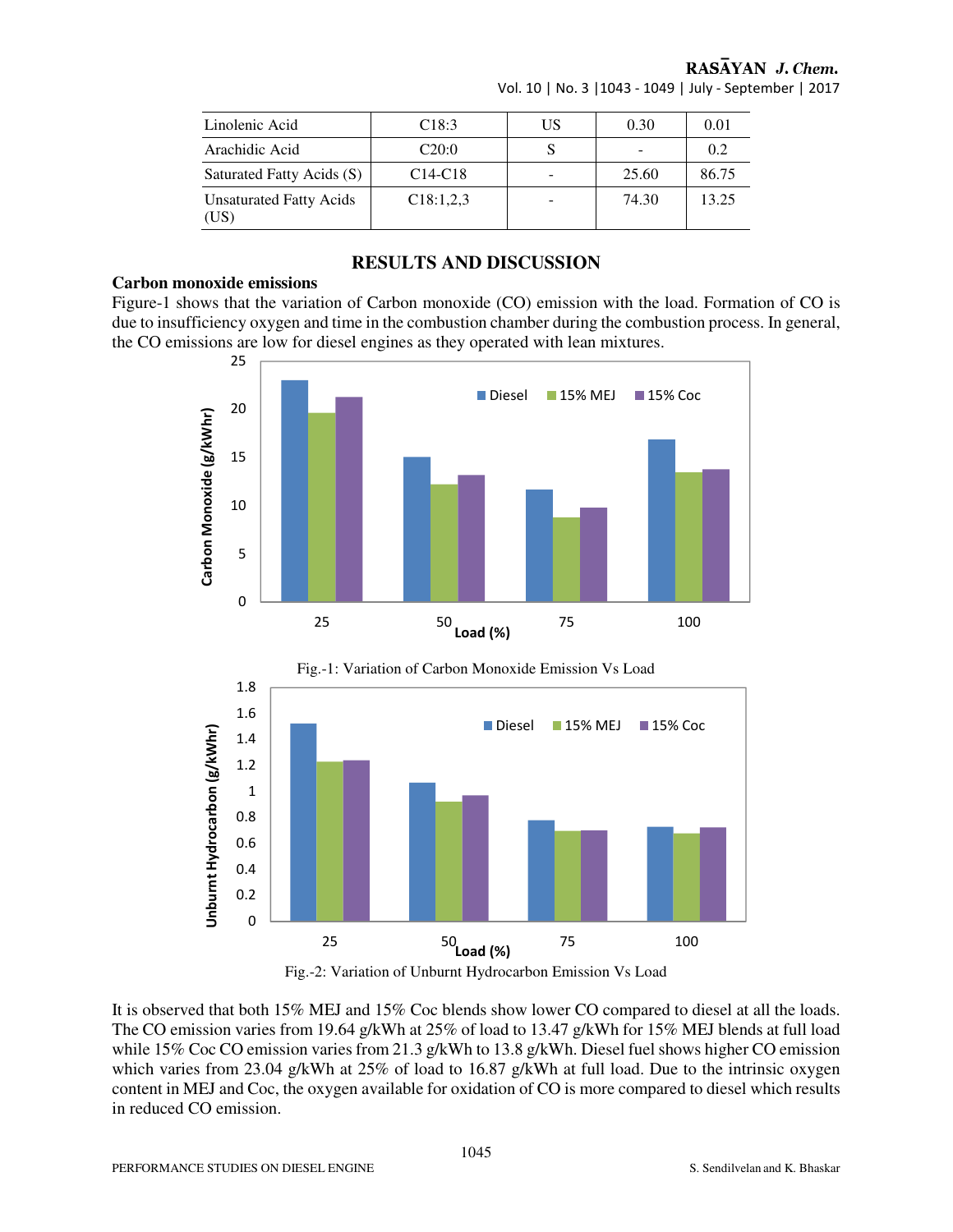#### **Unburnt hydrocarbon emissions**

The emissions of UBHC, CO and NOx are measured using AVL five gas analyzer and converted to g/kWh. The variation of Unburnt Hydrocarbons (UBHC) with the load for 15% MEJ and 15% Coc compared with that of diesel is shown in Fig.-2. It is observed that UBHC emissions decrease as the load increases for all the fuels tested. The oxygen surrounding the fuel droplets would take the relatively larger time to assist the combustion of fuel droplets; there is a reduction in UBHC emissions for all loads. It can be observed that Coc blends show marginally higher UBHC emissions compared to MEJ.



Fig.-3: Variation of Oxides of Nitrogen Emission Vs Load

# **Oxides of nitrogen emissions**

Oxides of nitrogen  $(NO<sub>x</sub>)$  consist of nitric oxide  $(NO)$  and nitrogen dioxide  $(NO<sub>2</sub>)$ . Nitric oxide is predominant in the oxides of nitrogen produced inside the engine cylinder. The variation of  $NO<sub>x</sub>$  emission with the load for these fuels tested is shown in Fig.-3. A gradual increase in the emission of  $NO<sub>x</sub>$  is observed at all loads except at 25% load. As methyl esters and Coc are oxygenated fuels their use results in higher combustion temperature and higher  $NO_x$  emission at higher loads<sup>18</sup>. The  $NO_x$  emission varies from 15.095 g/kWh at 25% of load to 7.454 g/kWh for 15% MEJ blend at full load. NO<sub>x</sub> emission varies from 15.4 g/kWh to 7.6 g/kWh for 15% Coc. Diesel fuel show higher  $NO<sub>x</sub>$  emissions which vary from 15.6 g/kWh at 25% of load to 7.25 g/kWh at full load. Coc blends show higher values of  $NO<sub>x</sub>$  emissions compared to MEJ blends.

# **Smoke emissions**

Diesel particulate matter consists higher agglomerated solid carbonaceous material, ash, volatile organic and sulfur compounds resulting from incomplete combustion of hydrocarbons present in the fuel. The increase in smoke emissions for diesel fuel is also due to higher boiling point and thermal stability of aromatic hydrocarbons present in it. It can be observed that smoke emission increase with an increase in power output for all the fuels due to lower air fuel ratio at higher loads as shown in Fig.-4. The smoke emissions at full load for diesel, 15% MEJ and 15% Coc are 166 mg/m<sup>3</sup>, 123 g/m<sup>3</sup> and 150 g/m<sup>3</sup> respectively.

Figure-5 shows the variation of cylinder pressure with crank angle at rated power output for diesel, 15% MEJ and 15% Coc oil respectively. In-cylinder peak pressure is higher for 15% MEJ and 15% Coc compared to diesel. The cylinder pressures at all the crank angles are higher for both the blends compared to diesel due to their higher cetane number and shorter ignition delay compared to diesel. Hence, combustion starts early in the case of methyl ester blend and results in higher cylinder pressure. Methyl esters are oxygenated fuels and their higher oxygen content results in better combustion and higher cylinder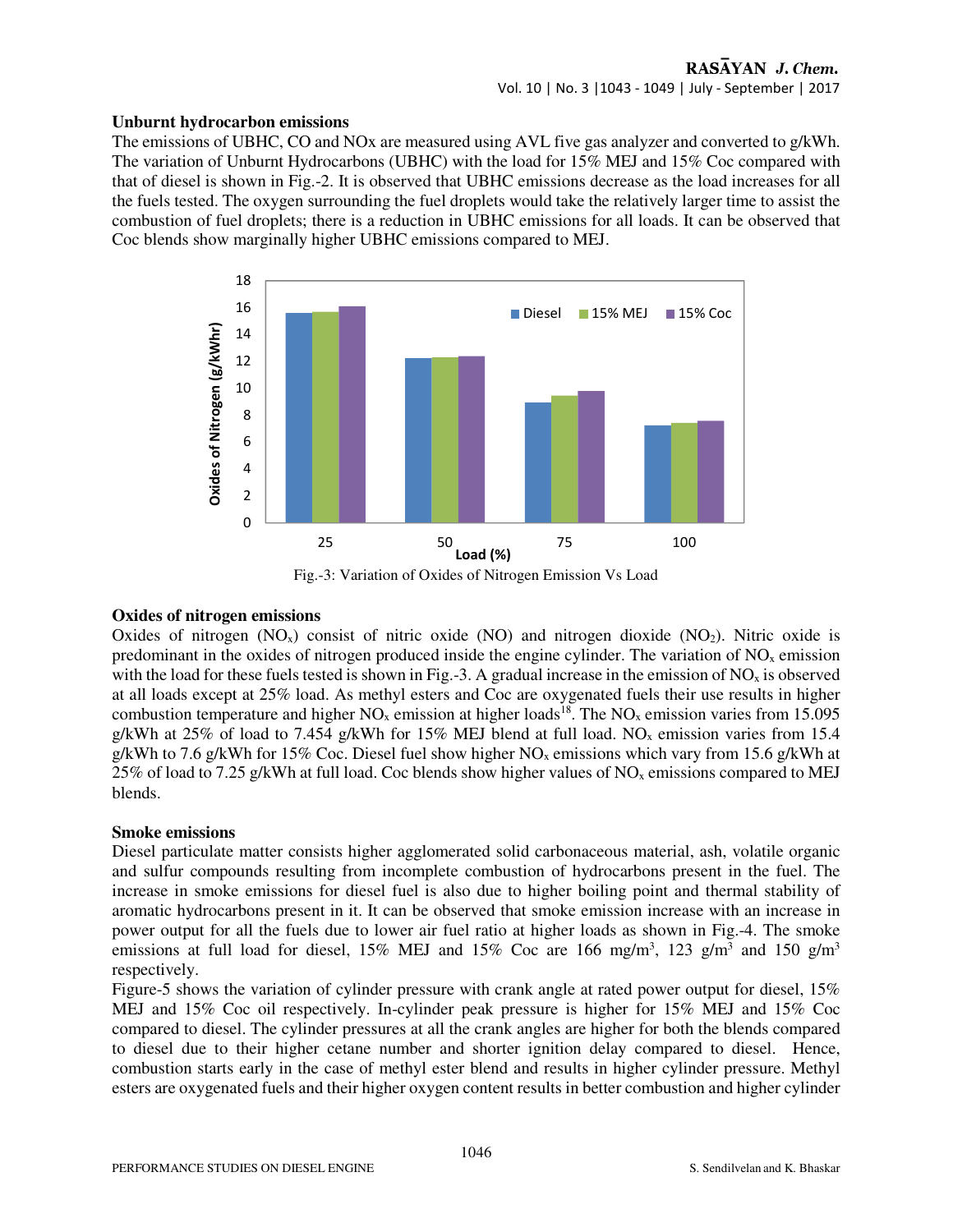pressure. It is observed that both the methyl ester blends show marginally higher in-cylinder pressure during the expansion stroke due to the late burning of higher fatty acid components present in them.



The ignition delay is usually defined as the period from the start of injection to the start of combustion as shown in Fig.-6. Start of injection is given by the engine manufacturer as 23.4° bTDC (Static injection timing). The start of combustion is the point at which the heat release rate curve starts rising from zero determined from cylinder pressure data. The start of combustion is determined from the AVL indimodule. At rated power output, the ignition delay of diesel, 15% MEJ and 15% Coc is determined to be 15.8, 14.86 and 15.54 °CA respectively. The marginally lower ignition delays for both the methyl ester blends compared to diesel are due to their higher cetane index. The calculated cetane index values for diesel, 15% MEJ and 15% Coc are 50, 54 and 53 respectively.

# **Heat release rate**

The heat release rate is used to identify the start of combustion, the fraction of fuel burned in the premixed mode and differences in combustion rates of fuel<sup>19</sup>. Fig.-7 shows the variation of heat release rate with crank angle at rated power for a diesel, 15% MEJ and 15% Coc methyl esters. It can be observed that prior to the start of combustion the heat release rate is negative for all the fuels tested as the fuel injected absorbs heat for vaporization. It is also observed that the peak heat release rates for MEJ and Coc blends are lower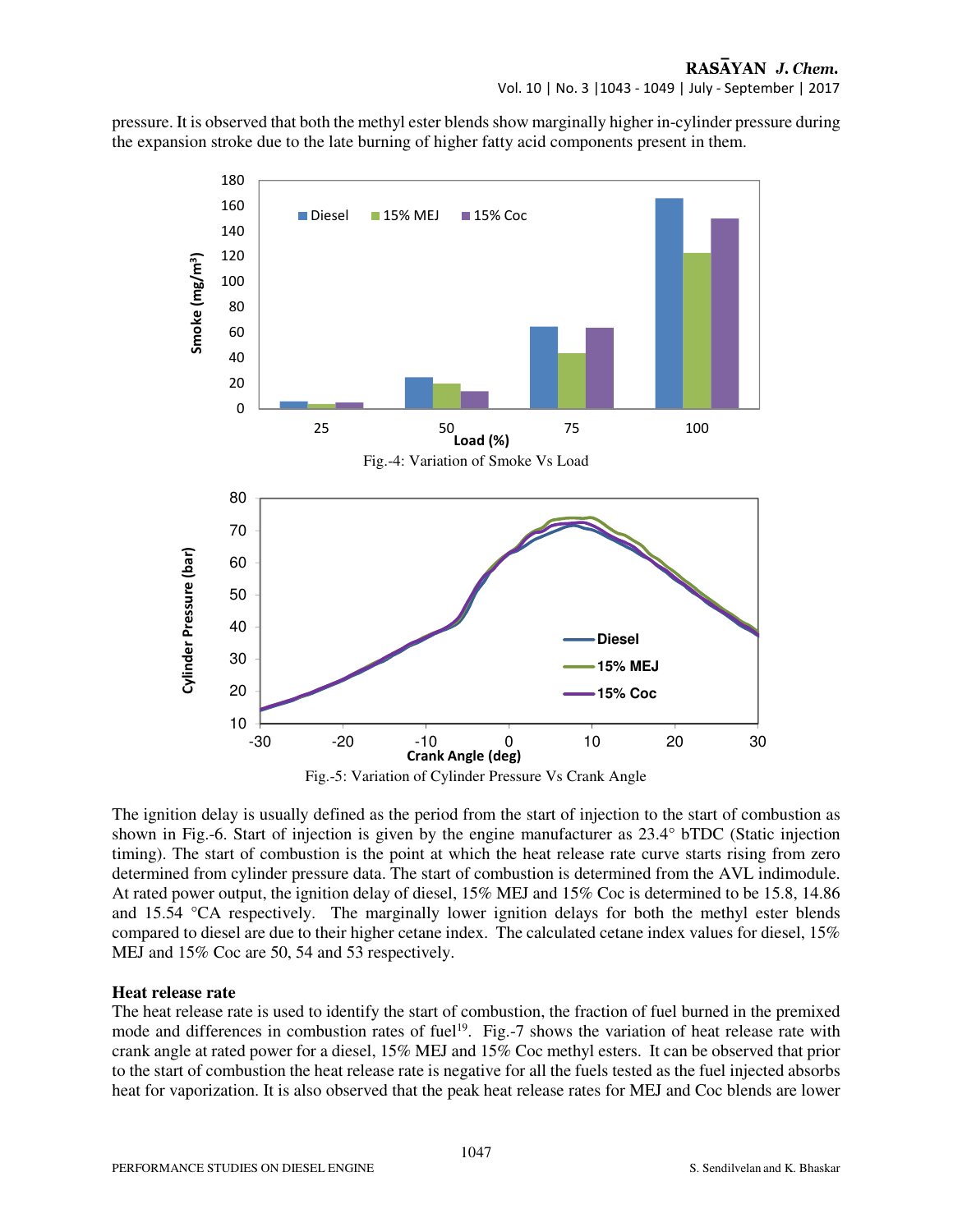than that of diesel. The peak heat release rates at rated power output for diesel, 15% MEJ and 15% Coc are 77.5, 66.5 and 70.5 J/°CA respectively.



# **CONCLUSION**

The major conclusions drawn from the experiments were the oxides of nitrogen (NOx) increases with a load for all blends. The smoke levels are considerably reduced in de-oiled cake blends. CO emission is considerably reduced at high loads. Specific fuel consumption increases in MEJ and Coc blends, brake thermal efficiency decreases marginally. The MEJ blends show better performance and emission reduction than Coc and Diesel. The MEJ and Coc oils have higher viscosity compared to diesel. Hence, better lubricity than diesel fuel which will reduce the need for lubricity additives being added to diesel fuel. overall, it is concluded that de-oiled cake powders may be used as an oxygenated additive with diesel to improve the performance and emissions of a diesel engine.

# **REFERENCES**

- 1. E. Sadeghinezhad, S.N. Kazi, F. Sadeghinejad, A. Badarudin, M. Mehrali, R. Sadri, M. Reza Safaei, *Renewable and Sustainable Energy Reviews,* **30**, 29(2014)
- 2. J. Ali, A. Semwal, *International Journal of Applied Engineering Research,* **9(10)**, 1169(2014)
- 3. S. Sendilvelan, K. Bhaskar, *Rasayan Journal of Chemistry,* **9(4)**, 692(2016)